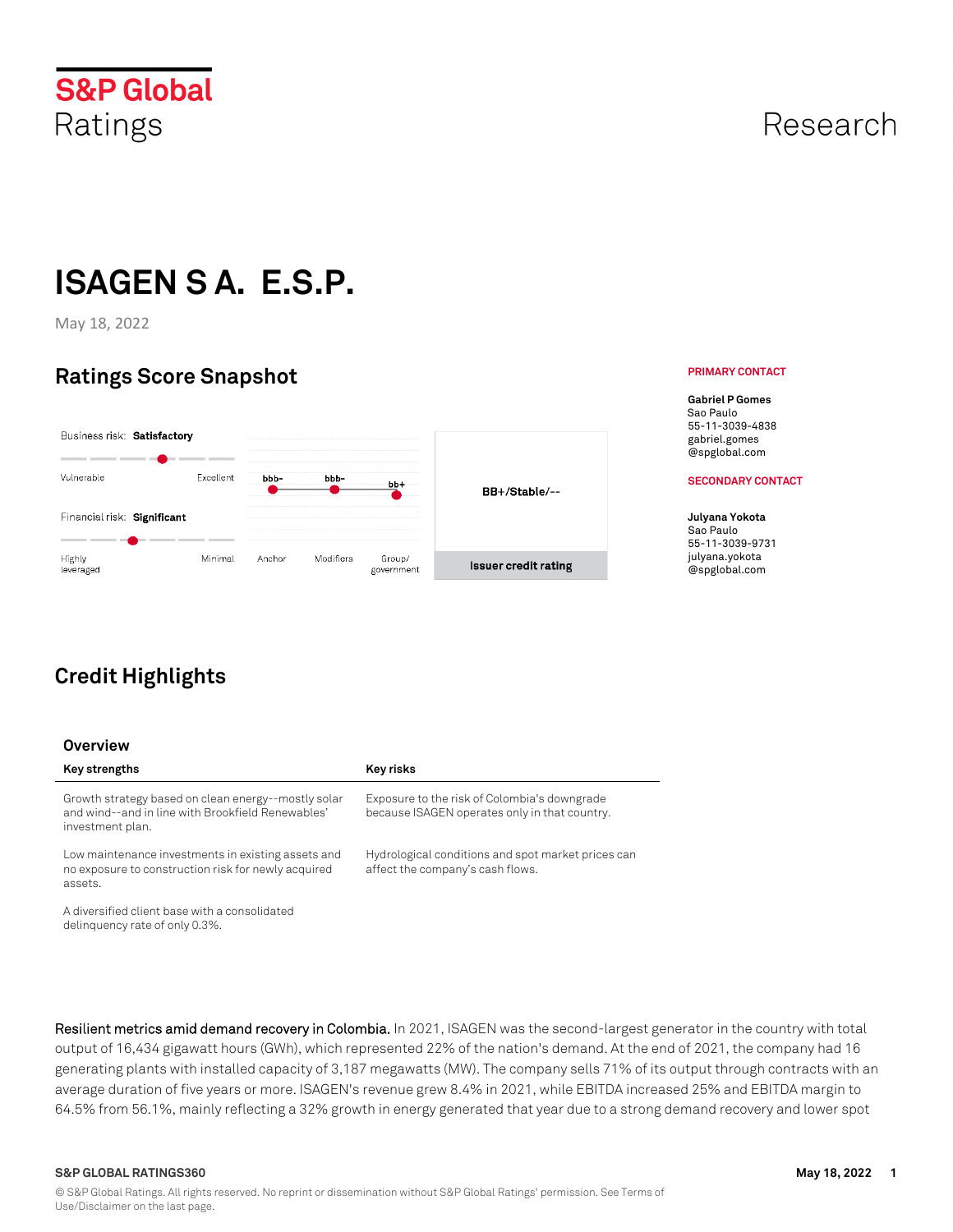energy purchases due to better hydrological conditions. According to Colombia's Integrated National System operator, demand grew 4.71% in April 2022 year over year (YoY). That increase consisted of the 2.35% rise among residential and small retail users, and 9.13% among large industrial and commercial ones, given the post-pandemic recovery.

**The "La Niña" phenomenon helped.** As of May 17, 2022, aggregate reservoir levels stood at 68% (compared with 67% in May 2021) and average water inputs were 99.19%. We expect that better hydrology than in past years will lower the company's spot energy purchases, improving its cash flows and margins. In our view, ISAGEN will continue benefiting from Colombia's strong regulatory framework, low maintenance investments in existing assets, and no exposure to construction risk for acquired assets, because the EPC contractor is responsible for it. Due to these factors, we forecast debt to EBITDA of about 3.0x and funds from operations (FFO) to debt close to 23% in 2022 and 2023.

**Conservative commercial strategy has helped the company weather periods of volatile rainfall volumes.** About 91% of ISAGEN's operating portfolio consists of hydro based plants, underscoring its heavy reliance on rainfall, which has been more volatile in the past five years. In response, the company's strategy is to sell about 70% of its available electricity through contracts with terms averaging five years and to keep the remainder. This provides a cushion to absorb rainfall volatility, reducing the likelihood of purchasing electricity to honor the existing contracts.

**Acquisitions to further diversify into cleaner energy, which is in line with its shareholder's strategy.** We expect ISAGEN to expand its output through renewable energy, including unconventional sources (solar and wind). This strategy is consistent with that of its parent, **Brookfield Renewable Partners L.P.** (BBB+/Stable/A-2). ISAGEN has already acquired the 39.8 megawatt (MW) hydro plants Luzma I and Luzma II (19.9 MW each) in the province of Antioquia in Colombia. The plants are fully operational and have been under ISAGEN's management since Feb. 27, 2021. In November 2021, ISAGEN acquired a portfolio of seven run-of-river hydro plants, with a total capacity of 149 MW, located in the Antioquia province. These assets are already operational and should benefit from synergies with the other hydro plants that ISAGEN owns in the region. Additionally, the company expects to add capacity with the finalization of the construction of:

- $-$  A 20 MW wind farm Guajira I, expected to start operating by the third quarter of 2022;
- A 12 MW wind farm Wesp 01, expected to start operating by the third quarter of 2022;
- $-$  The 37.8 MW solar plants--Llanos 4 (19. MW) and Llanos 5 (17.9 MW)--expected to be operational by the second quarter of 2022; and
- A 100 MW solar portfolio Sabanalarga, expected to startoperating in the third quarter of 2023.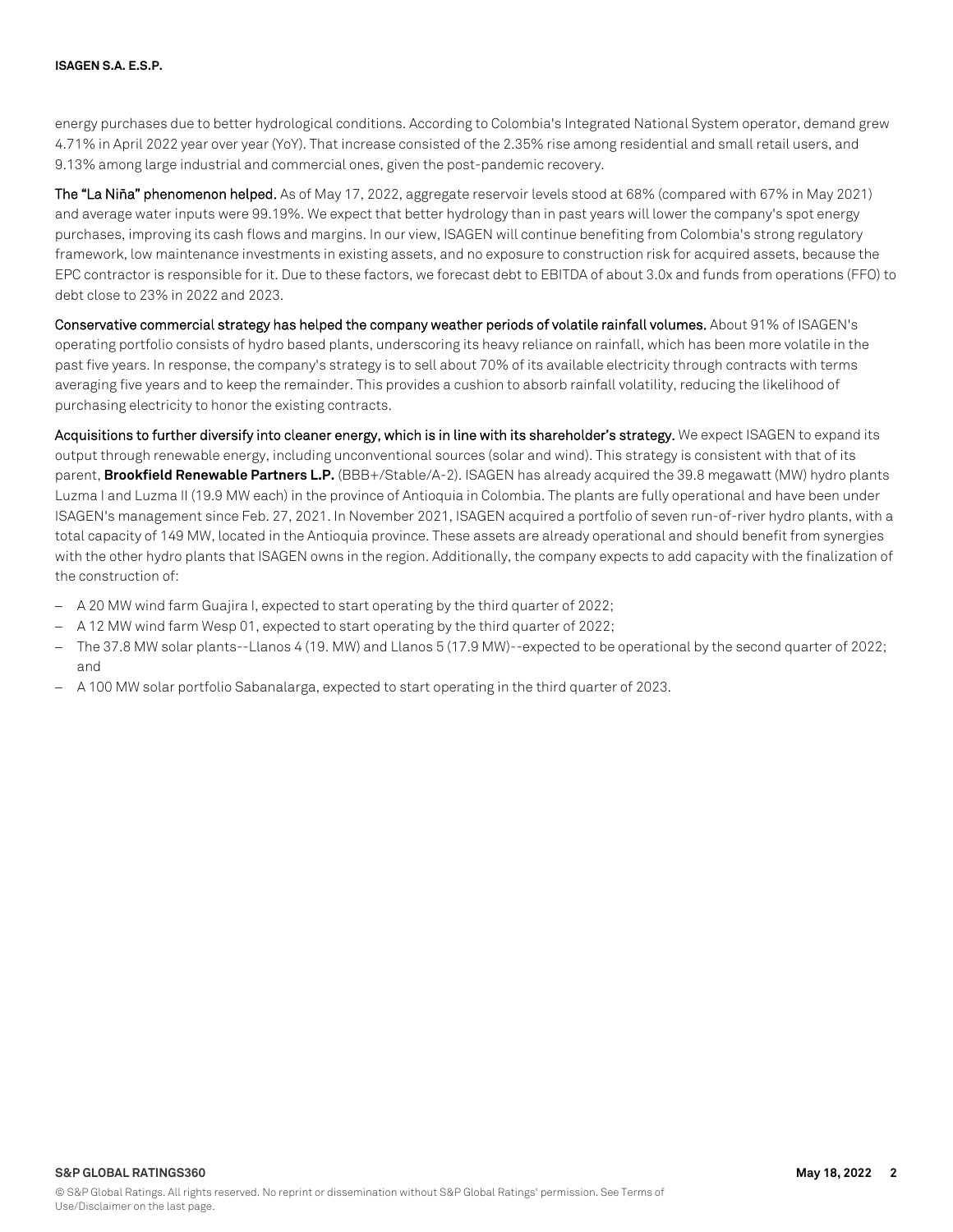

## **Outlook**

The stable outlook on the company for the next 12 months reflects on the one on the sovereign and our expectation that ISAGEN will maintain its conservative commercial strategy, with the majority of its output sold through contracts, while maintaining the remainder for adverse hydrological conditions. We expect debt to EBITDA to remain at 2.5x-3.0x and FFO to debt at 20%-25%, while ISAGEN upstreams excess cash to its shareholders – on average of COP500 million.

### **Downside scenario**

We could take a negative rating action on ISAGEN in the next 12 months in case of a downgrade of Colombia. A downward revision of ISAGEN's stand-alone credit profile (SACP) is unlikely, unless the company adopts a more aggressive commercial strategy, or repays its intercompany loan from its parent at a faster pace, impairing its financial flexibility. This could result in debt to EBITDA consistently above 4.0x or its FFO to debt below 20%.

### **Upside scenario**

We don't believe that a positive rating action is likely in the coming 12 months, given that our rating on Colombia limits the one on ISAGEN. We could revise the SACP upwards if ISAGEN posts debt to EBITDA below 2.5x and FFO to debt above 30% on a consistent basis, if the company is able to sign attractive power contracts, bolstering average sales prices.

## **Our Base-Case Scenario**

### **Assumptions**

- Colombia's GDP to grow 4.6% in 2022, 3.0% in 2023, and 3.2% in 2024, raising the country's electricity demand.
- Inflation to be about 7.1% in 2022, 3.4% in 2023, and 3.1% in 2024, which influences the readjustment of the power purchase agreements (PPAs).
- Electricity sales of about 17,000 GWh annually, the majority of which will be through contracts at an average price of about COP250 per kilowatt hours (kWh).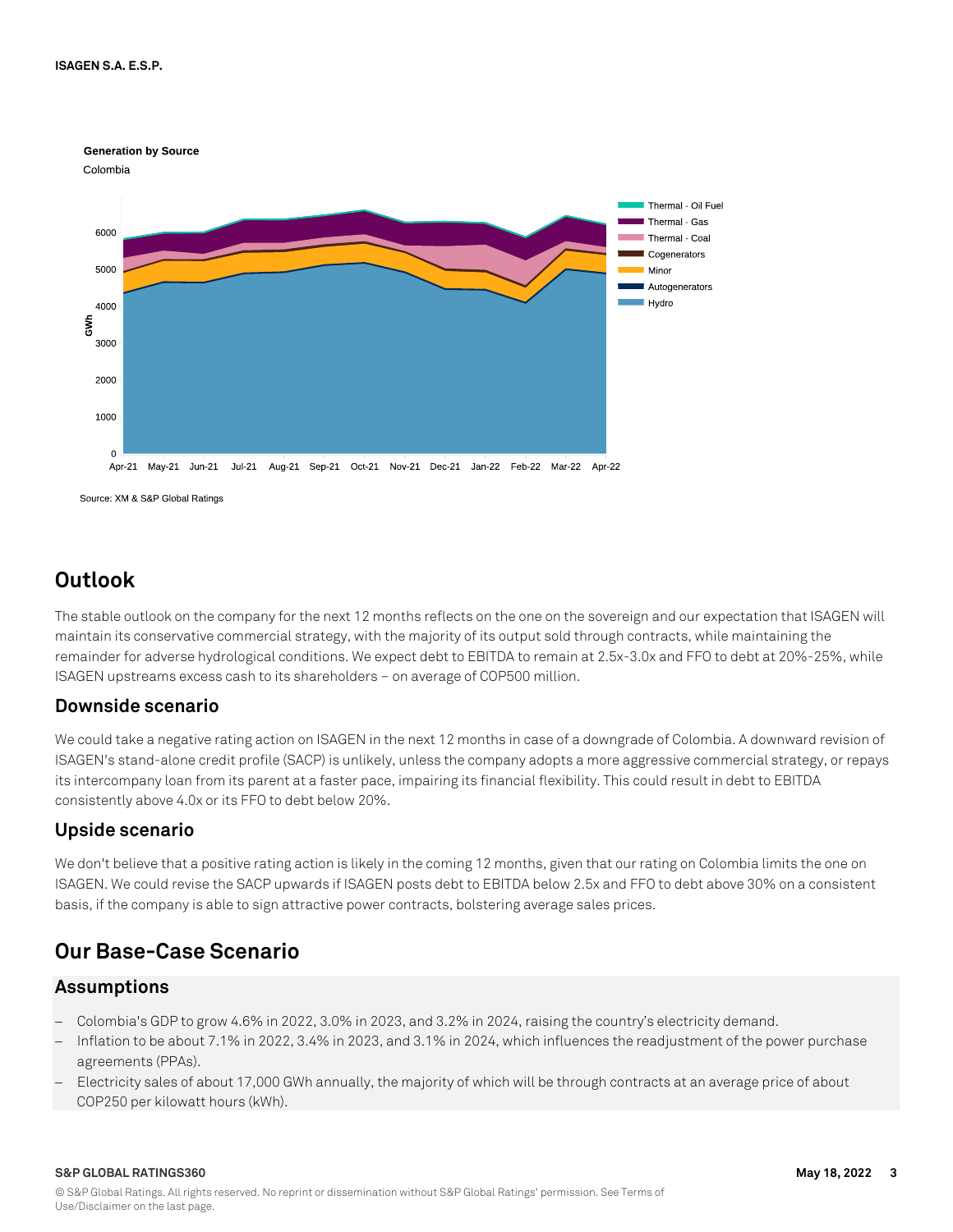- Cost management, and selling, general, and administrative expenses (SG&A) to grow below inflation rate in 2022 and 2023.
- Expansionary investments of about COP401 billion in 2022 and COP187 billion in 2023.
- Maintenance investments of about COP69 billion in 2022 and COP67 billion in 2023.
- Dividend distribution of 100% of previous year's net income, which was allocated to investment reserves.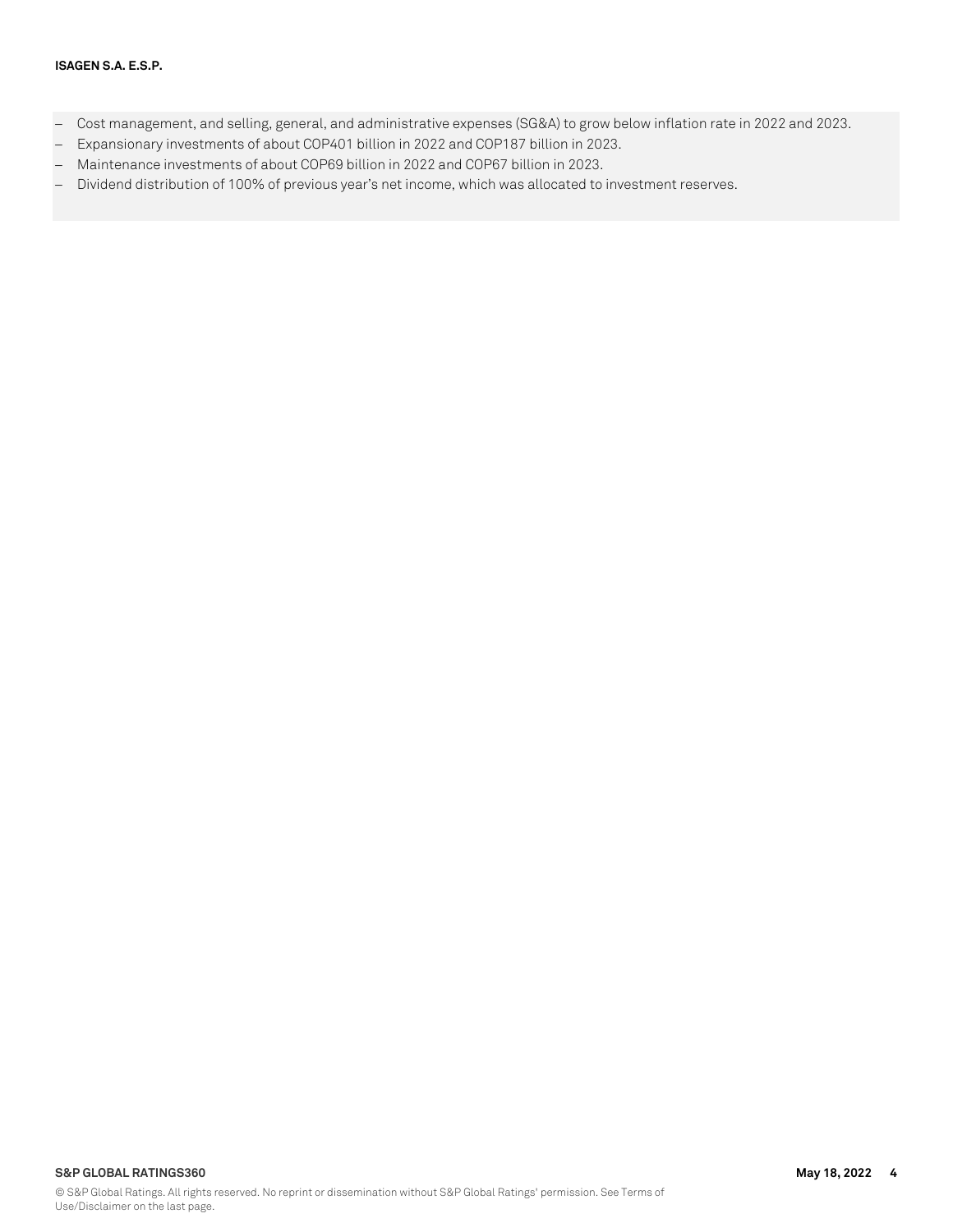### **Key metrics**

#### **ISAGEN S.A. E.S.P. -- Key Metrics\***

| <b>Bil.COP</b>               | 2021a  | 2022e         | 2023e         | 2024e         |
|------------------------------|--------|---------------|---------------|---------------|
| Electricity generation (GWh) | 16.434 | 16.500-17.000 | 16.500-17.000 | 16.500-17.000 |
| EBITDA                       | 2.245  | 2,500-2,600   | 2,600-2,700   | 2,600-2,700   |
| EBITDA margin                | 64.5   | 65-70         | 65-70         | 65-70         |
| Capital expenditure          | 2.281  | 400-500       | 200-300       | $50 - 100$    |
| Debt to EBITDA (x)           | 3.2    | $2.8 - 3.2$   | $2.5 - 3.0$   | $2.5 - 3.0$   |
| FFO to debt (%)              | 23.8   | $20 - 25$     | $20 - 25$     | $20 - 25$     |
| EBITDA interest coverage (x) | 5.9    | $3.0 - 4.0$   | $3.0 - 4.0$   | $3.0 - 4.0$   |

\*All figures adjusted by S&P Global Ratings. a--Actual. e--Estimate. f--Forecast.

We expect ISAGEN's margins to benefit from lower spot energy purchases due to better hydrology conditions in 2022. Lower fuel and operating costs, and higher contract pricing in the regulated market should also lift the company's margins. We expect its credit metrics to remain in line with our expectations--debt to EBITDA of about 3.0x and EBITDA interest coverage close to 4.0x in 2022 and 2023. We also forecast the company's cash flows to remain resilient because of its strategy to maintain part of its available electricity for sale in order to hedge against rainfall volatility in Colombia.

### **Company Description**

Colombia-based electric power generation company ISAGEN has 16 power plants with a total installed capacity of 3,187 MW (2,915 MW in hydro and 272 MW in thermal). As of Dec. 31, 2021, ISAGEN's revenue was COP3.4 trillion and EBITDA of COP2.2 trillion.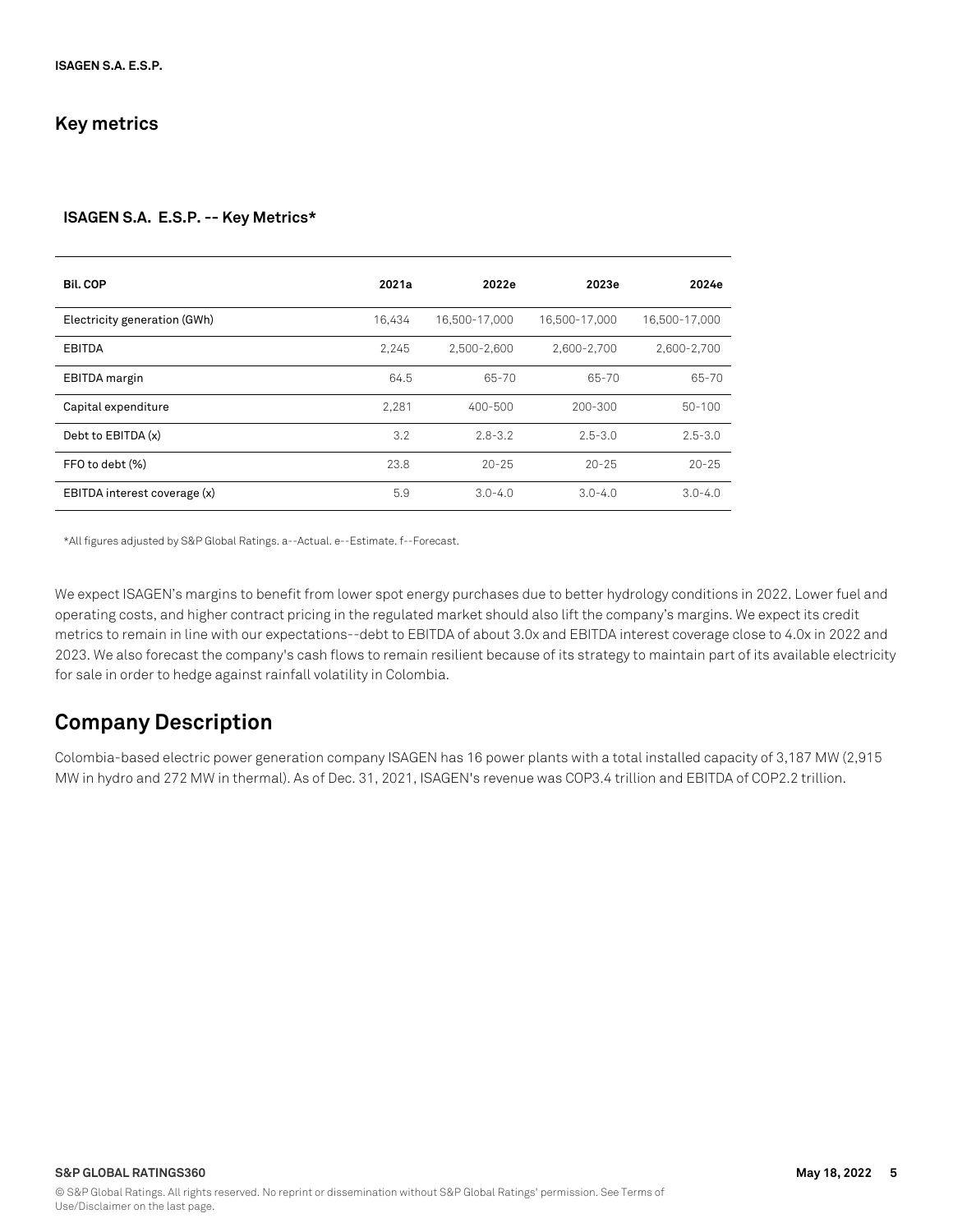

We expect ISAGEN to continue to expand its portfolio by incorporating unconventional renewable sources of electricity as the new projects start operating. However, the company's portfolio will remain mainly highly hydro-based for the next couple of years. Brookfield Renewables is ISAGEN's indirect controlling shareholder with a 99.63% stake. Brookfield Renewables owns and operates a diversified portfolio of assets that produce electricity from renewable resources, primarily hydropower (about 66%). Its portfolio has a total generation capacity of more than 20 gigawatts (GW) with a development pipeline of about 31 GW. The company's longterm average proportionate annual generation is about 30 terawatt hours across 27 power markets in 17 countries.

### **Peer Comparison**

For regional peers, we chose a domestic competitor, Emgesa S.A. E.S.P., two companies in Chile (Engie Energia Chile S.A. and Colbun S.A.), and one company in Brazil, CESP – Companhia Energetica de Sao Paulo. We believe these companies are very similar to ISAGEN in terms of business activities and competitive position in their markets, given their sizes and price competitiveness. In terms of credit metrics, ISAGEN is comparable to Colbun because they're in the same financial risk profile category, while Emgesa has slightly better credit metrics than ISAGEN. Although CESP compares well in terms of credit metrics, our lower rating on it reflects the sovereign ratings cap.

### **ISAGEN, S.A. E.S.P.--Peer Comparisons**

|                                       | Isagen S.A. E.S.P. | Enel Colombia S.A<br><b>E.S.P.</b> | <b>Engie Energia</b><br>Chile S.A. | Colbun S.A.   | <b>CESP-Companhia</b><br>Energetica de Sao<br>Paulo |
|---------------------------------------|--------------------|------------------------------------|------------------------------------|---------------|-----------------------------------------------------|
| Foreign currency issuer credit rating | BB+/Stable/--      | BBB-/Stable/--                     | BBB/Stable/--                      | BBB/Stable/-- | BB-/Stable/--                                       |
| Local currency issuer credit rating   | BB+/Stable/--      | BBB-/Stable/--                     | BBB/Stable/--                      | BBB/Stable/-- | BB-/Stable/--                                       |
| Period                                | Annual             | Annual                             | Annual                             | Annual        | Annual                                              |
| Period ending                         | $2021 - 12 - 31$   | 2021-12-31                         | 2021-12-31                         | 2021-12-31    | $2021 - 12 - 31$                                    |
| Bil.                                  | COP                | COP                                | <b>COP</b>                         | COP           | COP                                                 |
| Revenue                               | 3.482              | 4.727                              | 6.015                              | 5,857         | 1.674                                               |
| EBITDA                                | 2.245              | 2.955                              | 1.274                              | 2.116         | 615                                                 |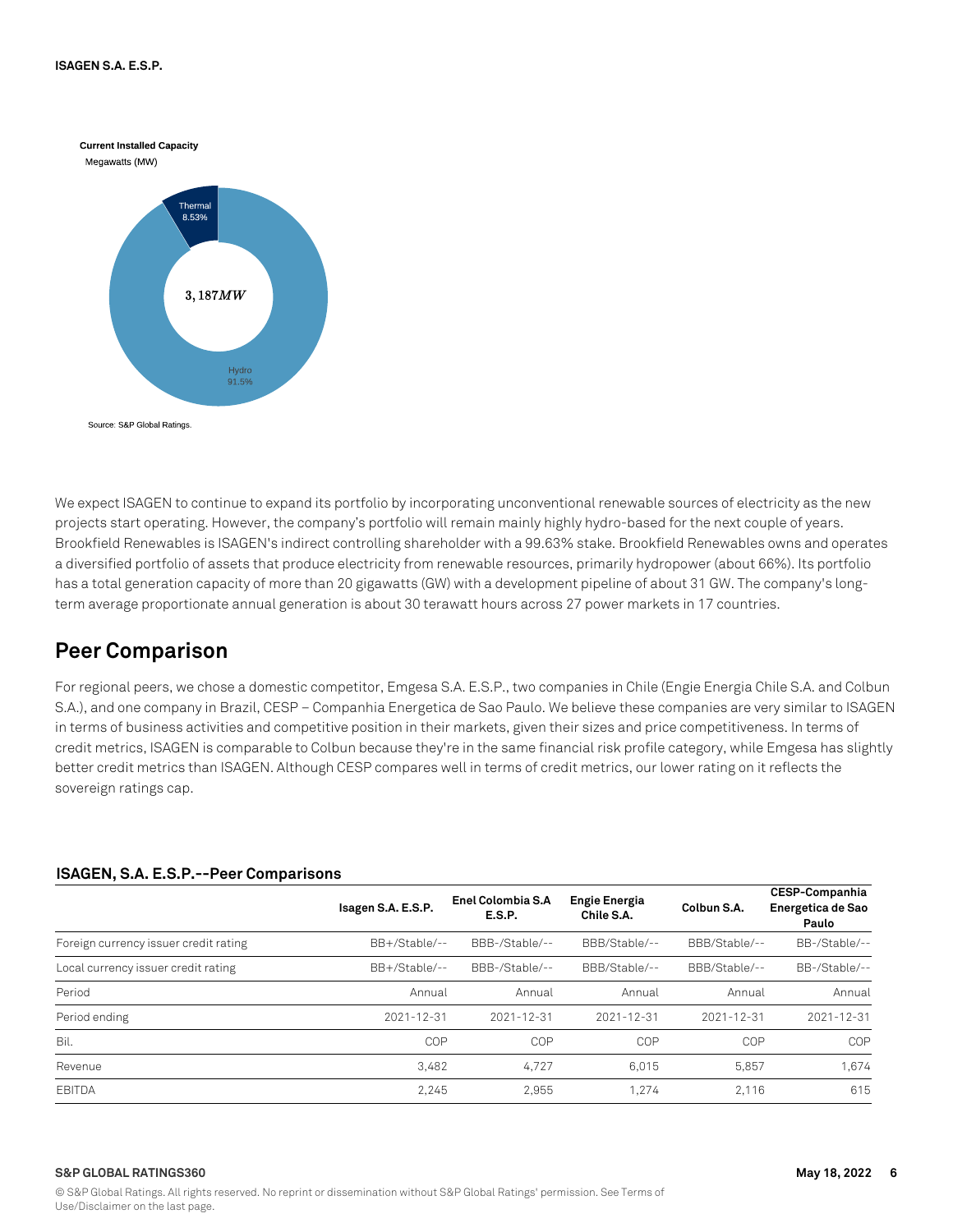#### **ISAGEN, S.A. E.S.P.--Peer Comparisons**

| Funds from operations (FFO)     | 1,710   | 2,054 | 963    | 1,327   | 534   |
|---------------------------------|---------|-------|--------|---------|-------|
| Interest                        | 383     | 187   | 361    | 320     | 186   |
| Cash interest paid              | 413     | 227   | 309    | 311     | 61    |
| Operating cash flow (OCF)       | 1,376   | 2,069 | 538    | 1,049   | 457   |
| Capital expenditure             | 2,281   | 302   | 849    | 1,032   | 6     |
| Free operating cash flow (FOCF) | (906)   | 1,767 | (310)  | 17      | 451   |
| Discretionary cash flow (DCF)   | (1,828) | (228) | (825)  | (5,047) | (158) |
| Cash and short-term investments | 173     | 223   | 877    | 5,386   | 369   |
| Gross available cash            | 173     | 223   | 877    | 5,386   | 369   |
| Debt                            | 7,192   | 2,956 | 4,025  | 5,519   | 2,396 |
| Equity                          | 5,679   | 5,102 | 8,836  | 11,559  | 5,537 |
| EBITDA margin (%)               | 64.5    | 62.5  | 21.2   | 36.1    | 36.7  |
| Return on capital (%)           | 16.3    | 34.5  | 4.2    | 20.9    | 15.3  |
| EBITDA interest coverage (x)    | 5.9     | 15.8  | 3.5    | 6.6     | 3.3   |
| FFO cash interest coverage (x)  | 5.1     | 10.0  | 4.1    | 5.3     | 9.7   |
| Debt/EBITDA (x)                 | 3.2     | 1.0   | 3.2    | 2.6     | 3.9   |
| FFO/debt (%)                    | 23.8    | 69.5  | 23.9   | 24.1    | 22.3  |
| OCF/debt (%)                    | 19.1    | 70.0  | 13.4   | 19.0    | 19.1  |
| FOCF/debt (%)                   | (12.6)  | 59.8  | (7.7)  | 0.3     | 18.8  |
| DCF/debt (%)                    | (25.4)  | (7.7) | (20.5) | (91.4)  | (6.6) |

### **Business Risk**

ISAGEN was the second-largest generator in Colombian. Given favorable hydrology, ISAGEN generated 16,434 GWh in 2021, a 32% growth over 2020, and accounted for 22% of Colombia's electricity demand. The Colombian market is highly dependent on hydroelectricity, and we expect that to remain so for the next several years, even with the incentives for expanding the unconventional renewable capacity.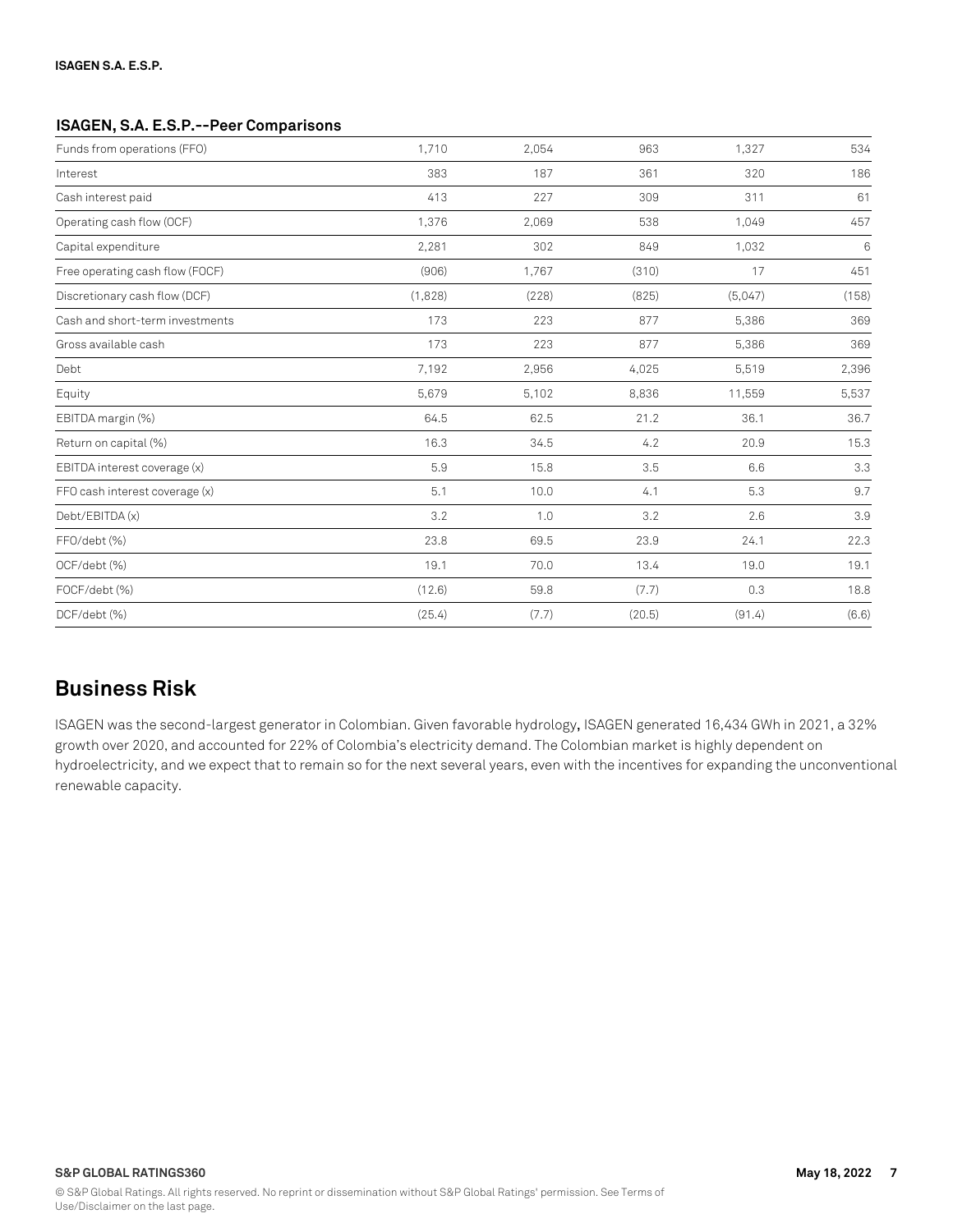#### **Market Share**

Colombia | Electricity Generation in 2021



Source: S&P Global Ratings

**Operating metrics remain high.** In 2021, the availability factor among ISAGEN's plants reached 92% thanks to its efficient operating management. In addition, given that its portfolio is based on hydroelectric plants, the cost structure is light. ISAGEN has a diversified customer base, selling electricity to distribution companies in Colombia and large clients, mostly in the metals and mining, manufacturing and agribusiness sectors. Therefore, we don't expect it to have any considerable counterparty exposure in its contracts.

**ISAGEN adopted a more conservative commercial strategy to offset the impact of fluctuating hydrology conditions.** In Colombia, the rainfall season is between May and November, replenishing the country's reservoirs. In 2021, the average spot prices in Colombia were 41% lower than in 2020, due to better hydrology. We expect ISAGEN's margins to benefit from lower spot energy purchases due to favorable hydrology conditions in 2022. Furthermore, to prevent hydrology volatility from denting its cash flows, ISAGEN hasn't been selling its entire electricity output through contracts, keeping some for sale. This provides a cushion and therefore reduces the likelihood of having to buy energy in the spot market at higher prices than those in its contracts.

### **Financial Risk**

We expect ISAGEN to maintain its resilient cash flows and its delinquency levels below 0.5%, which will be in line with historical averages. Therefore, we continue expecting ISAGEN to post debt to EBITDA of about 3.0x and EBITDA interest coverage of about 4.0x in 2022 and 2023.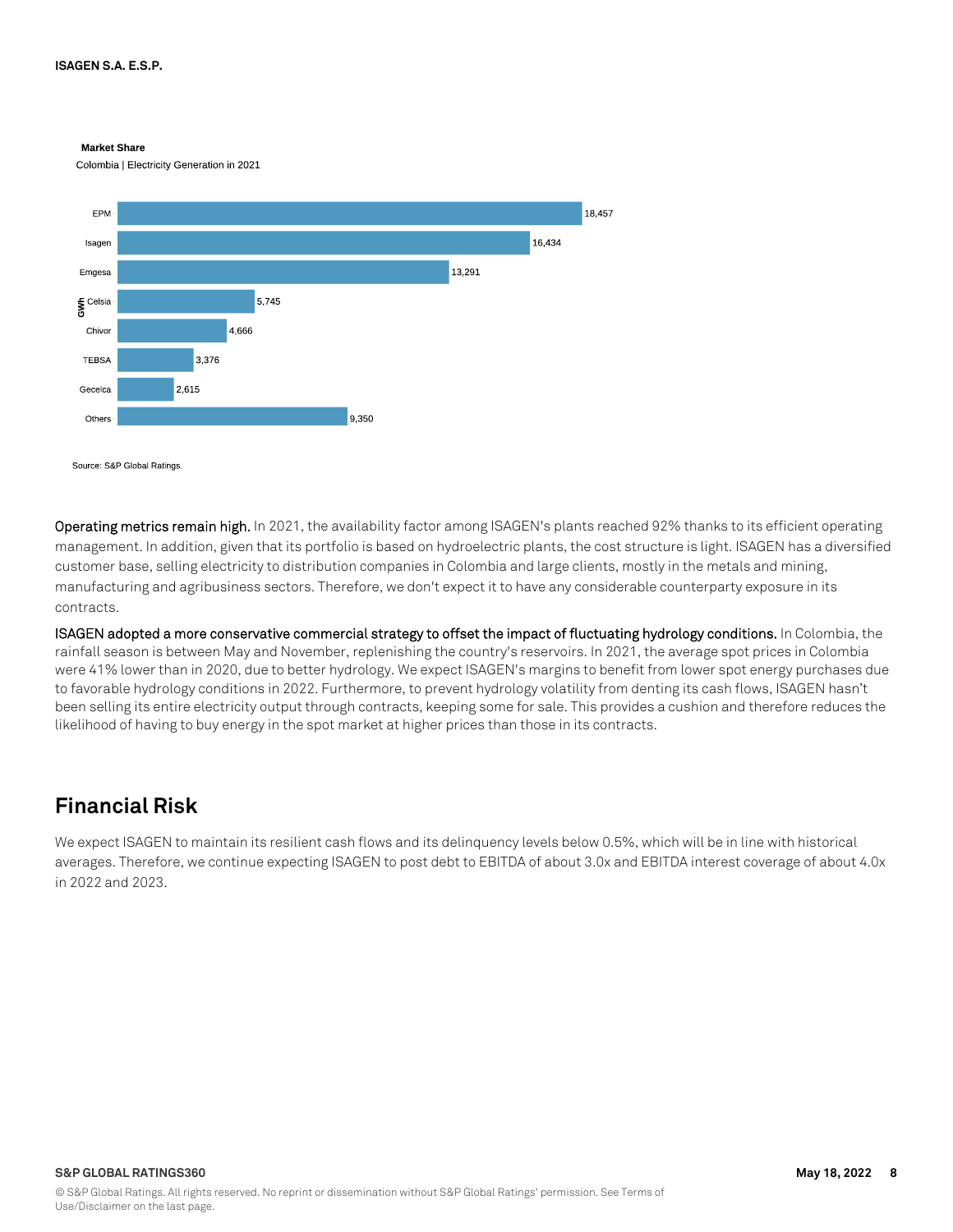### **Debt maturities**



Source: S&P Global Ratings.

### **ISAGEN, S.A. E.S.P.--Financial Summary**

| Period ending                   | Dec-31-2016 | Dec-31-2017 | Dec-31-2018 | Dec-31-2019 | Dec-31-2020 | Dec-31-2021 |
|---------------------------------|-------------|-------------|-------------|-------------|-------------|-------------|
| Reporting period                | 2016a       | 2017a       | 2018a       | 2019a       | 2020a       | 2021a       |
| Display currency (bil.)         | COP         | COP         | COP         | COP         | COP         | COP         |
| Revenues                        | 2,747       | 2,351       | 2,650       | 3,183       | 3,211       | 3,482       |
| <b>EBITDA</b>                   | 863         | 1,111       | 1,490       | 1,891       | 1,802       | 2,245       |
| Funds from operations (FFO)     | 309         | 682         | 1,108       | 1,421       | 1,297       | 1,710       |
| Interest expense                | 412         | 352         | 318         | 354         | 360         | 383         |
| Cash interest paid              | 440         | 350         | 291         | 368         | 402         | 413         |
| Operating cash flow (OCF)       | 205         | 816         | 287         | 785         | 774         | 1,376       |
| Capital expenditure             | 126         | 80          | 71          | 49          | 73          | 2,281       |
| Free operating cash flow (FOCF) | 79          | 736         | 215         | 736         | 701         | (906)       |
| Discretionary cash flow (DCF)   | 79          | 216         | 215         | (175)       | 701         | (1,828)     |
| Cash and short-term investments | 396         | 158         | 86          | 136         | 84          | 173         |
| Gross available cash            | 396         | 158         | 86          | 136         | 84          | 173         |
| Debt                            | 3,468       | 3,424       | 4,358       | 5,385       | 5,936       | 7,192       |
| Common equity                   | 3,593       | 5,485       | 5,912       | 5,490       | 5,958       | 5,679       |
| Adjusted ratios                 |             |             |             |             |             |             |
| EBITDA margin (%)               | 31.4        | 47.3        | 56.2        | 59.4        | 56.1        | 64.5        |
| Return on capital (%)           | 9.1         | 12.1        | 13.6        | 15.9        | 13.9        | 16.3        |
| EBITDA interest coverage (x)    | 2.1         | 3.2         | 4.7         | 5.3         | 5.0         | 5.9         |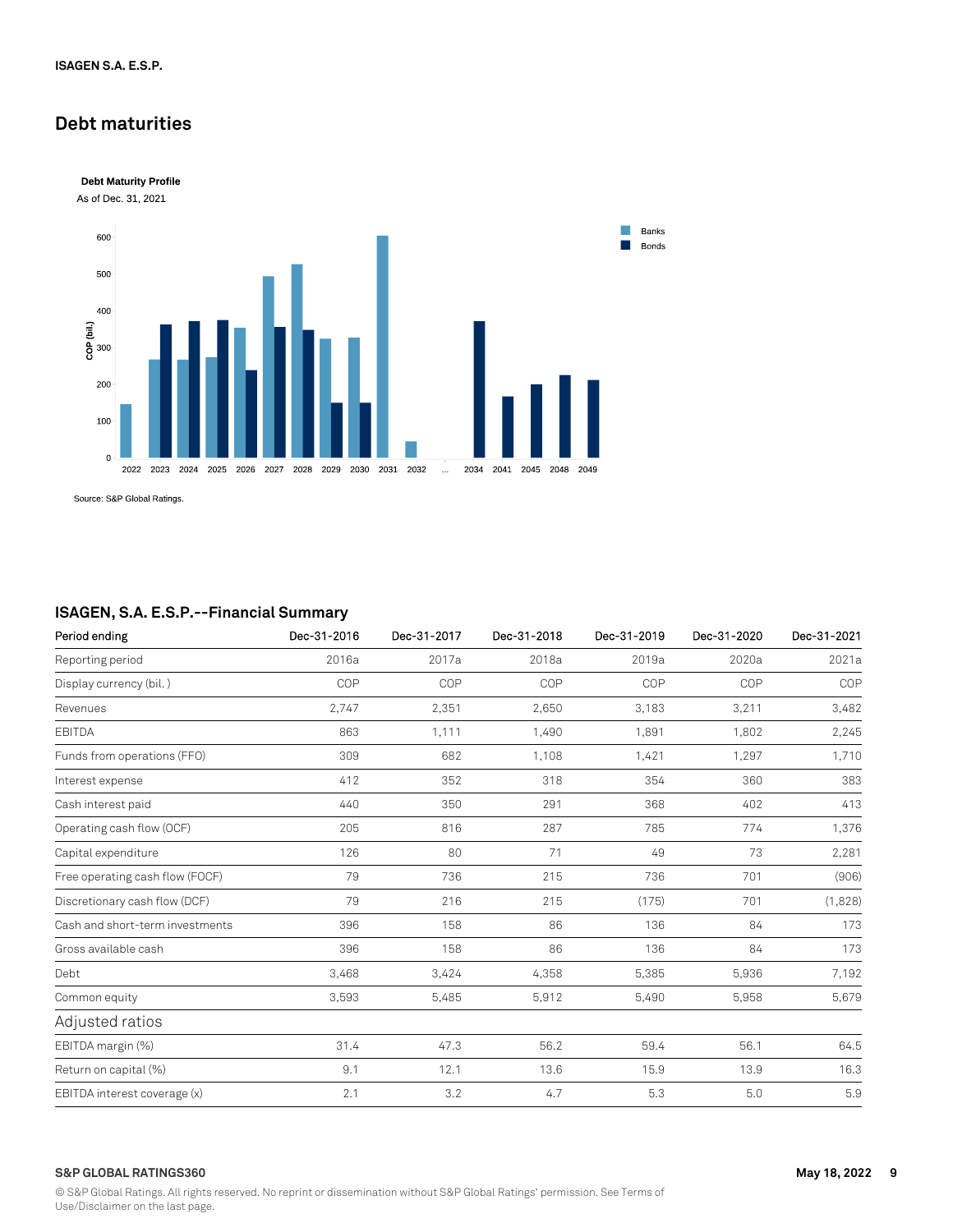### **ISAGEN, S.A. E.S.P.--Financial Summary**

| FFO cash interest coverage (x) | .7  | 3.0  | 4.8  | 4.9   | 4.2  | 5.1    |
|--------------------------------|-----|------|------|-------|------|--------|
| Debt/EBITDA (x)                | 4.0 | 3.1  | 2.9  | 2.8   | 3.3  | 3.2    |
| FFO/debt (%)                   | 8.9 | 19.9 | 25.4 | 26.4  | 21.8 | 23.8   |
| OCF/debt (%)                   | 5.9 | 23.8 | 6.6  | 14.6  | 13.0 | 19.1   |
| FOCF/debt (%)                  | 2.3 | 21.5 | 4.9  | 13.7  | 11.8 | (12.6) |
| DCF/debt (%)                   | 2.3 | 6.3  | 4.9  | (3.3) | 11.8 | (25.4) |

### **Reconciliation Of ISAGEN, S.A. E.S.P. Reported Amounts With S&P Global Adjusted Amounts (Bil. COP)**

|                                              | <b>Debt</b> | Shareholder<br>equity | Revenue | <b>EBITDA</b>  | Operating<br>income | Interest<br>expense | S&PGR<br>adjusted<br><b>EBITDA</b> | Operating<br>cash flow   | <b>Dividends</b>                   | Capital<br>expenditure |
|----------------------------------------------|-------------|-----------------------|---------|----------------|---------------------|---------------------|------------------------------------|--------------------------|------------------------------------|------------------------|
| Financial year                               | Dec-31-2021 |                       |         |                |                     |                     |                                    |                          |                                    |                        |
| Company<br>reported<br>amounts               | 7,365       | 5,679                 | 3,482   | 2,245          | 2,010               | 666                 | 2,245                              | 1,376                    | 922                                | 2,281                  |
| Cash taxes paid                              |             |                       |         |                |                     | $\bar{ }$           | (122)                              |                          |                                    |                        |
| Cash interest<br>paid                        | ÷,          |                       |         |                |                     | L,                  | (413)                              |                          |                                    |                        |
| Accessible cash<br>and liquid<br>investments | (173)       |                       |         |                |                     |                     |                                    |                          |                                    |                        |
| Nonoperating<br>income<br>(expense)          |             |                       |         |                | 5                   |                     |                                    |                          |                                    |                        |
| Interest:<br>Shareholder loan                |             |                       |         |                |                     | (283)               |                                    |                          |                                    |                        |
| Working capital:<br>Taxes                    |             |                       |         |                |                     |                     |                                    | 122                      |                                    |                        |
| Working capital:<br>other                    |             |                       |         |                |                     |                     | ä,                                 | 697                      |                                    |                        |
| OCF: Taxes                                   |             |                       |         |                |                     |                     | $\overline{\phantom{a}}$           | (122)                    |                                    |                        |
| OCF: other                                   |             |                       |         |                |                     |                     |                                    | (697)                    |                                    |                        |
| Total adjustments                            | (173)       |                       |         |                | 5                   | (283)               | (536)                              |                          |                                    |                        |
| <b>S&amp;P Global</b><br>Ratings adjusted    | $1.4$       |                       |         | <b>EDITO A</b> | <b>COLP</b>         | Interest            | <b>Funds from</b><br>$\sim$        | Operating<br>$-1 - 21 -$ | <b>Pattern Advised Association</b> | Capital                |

| S&P GlODAL<br>Ratings adjusted | <b>Debt</b>      | Eauity | Revenue | <b>EBITDA</b> | EBIT  | Interest<br>expense | <b>Funds from</b><br>Operations | Operating<br>cash flow | <b>Dividends</b> | Capital<br>expenditure |
|--------------------------------|------------------|--------|---------|---------------|-------|---------------------|---------------------------------|------------------------|------------------|------------------------|
|                                | $^{\prime}$ .192 | 5.679  | 3.482   | 2.245         | 2.015 | 383                 | .710                            | .376                   | 922              | 2.281                  |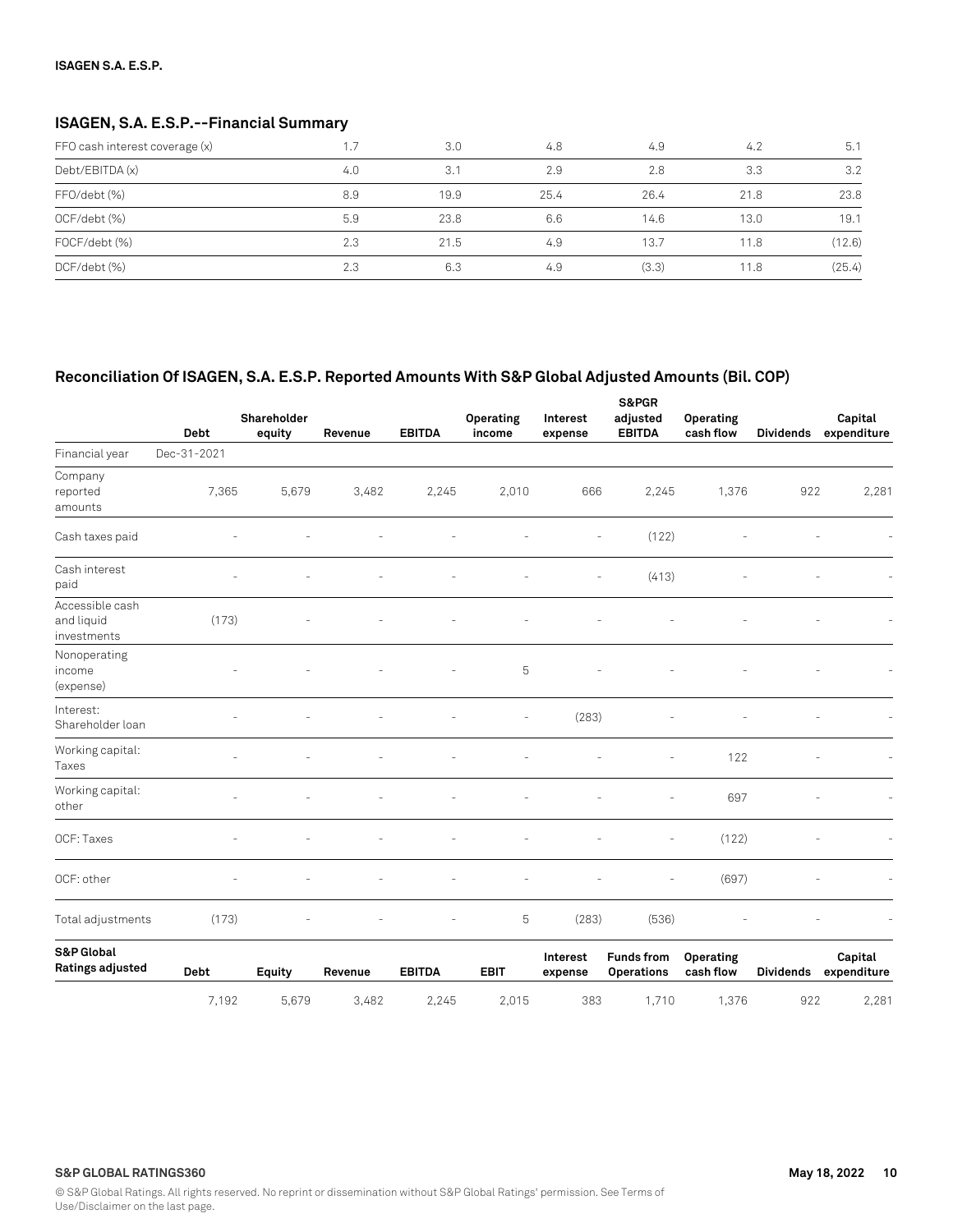## **Liquidity**

We assess ISAGEN's liquidity as adequate. We expect sources over uses to be about 1.2x in the next 12 months, which provides protection against adverse events. We also expect sources to continue exceeding its uses even if EBITDA were to decline by 15% in the same period.

### **Principal liquidity sources**

- Cash and cash equivalents of COP189 billion, as of Dec. 31, 2021; and
- Expected cash flows of about COP1.6 trillion in the following 12 months.

### **Principal liquidity uses**

- Debt maturities of about COP232 billion in the next 12 months;
- Working capital outflows of COP94 billion during the next 12 months;
- Capital expenditures of COP470 billion during the next 12 months; and
- Dividend payment of CO523 billion during the next 12 months.

## **Covenant Analysis**

### **Requirements**

ISAGEN must comply with the following incurrence financial covenant on its senior debt obligations:

Net debt to EBITDA of up to 3.75x.

We note that failure to comply with this ratio doesn't trigger an event of default or payment acceleration of the existing debt--it only limits the company's capacity to increase its debt, but not its ability to refinance existing debt.

### **Compliance expectations**

We expect the company to remain in compliance with the financial covenants during the next 12 months even if its EBITDA falls by 15% from our base-case scenario.

## **Environmental, Social, And Governance**

### **ESG Credit Indicators**



ESG credit indicators provide additional disclosure and transparency at the entity level and reflect S&P Global Ratings' opinion of the influence that environmental, social, and governance factors have on our credit rating analysis. They are not a sustainability rating or an S&P Global Ratings ESG Evaluation. The extent of the influence of these factors is reflected on an alphanumerical 1-5 scale where 1 = positive, 2 = neutral, 3 = moderately negative, 4 = negative, and 5 = very negative. For more information, see our commentary "ESG Credit Indicators: Definition And Applications," published Oct. 13, 2021.

ESG factors have an overall neutral influence on our credit rating analysis of ISAGEN, given that we believe it's better positioned regarding energy transition risks than the industry. This is because its electricity generation is mainly hydro based, while climate risk exposure is mitigated by its conservative commercial strategy. ISAGEN maintains part of its unsold electricity to absorb the volatility stemming from the intermittent availability of natural resources, such as rainfall, resulting in resilient cash flows. In addition, the company's growth strategy is based on solar and wind capacity, aiming to maintain a carbon-neutral portfolio.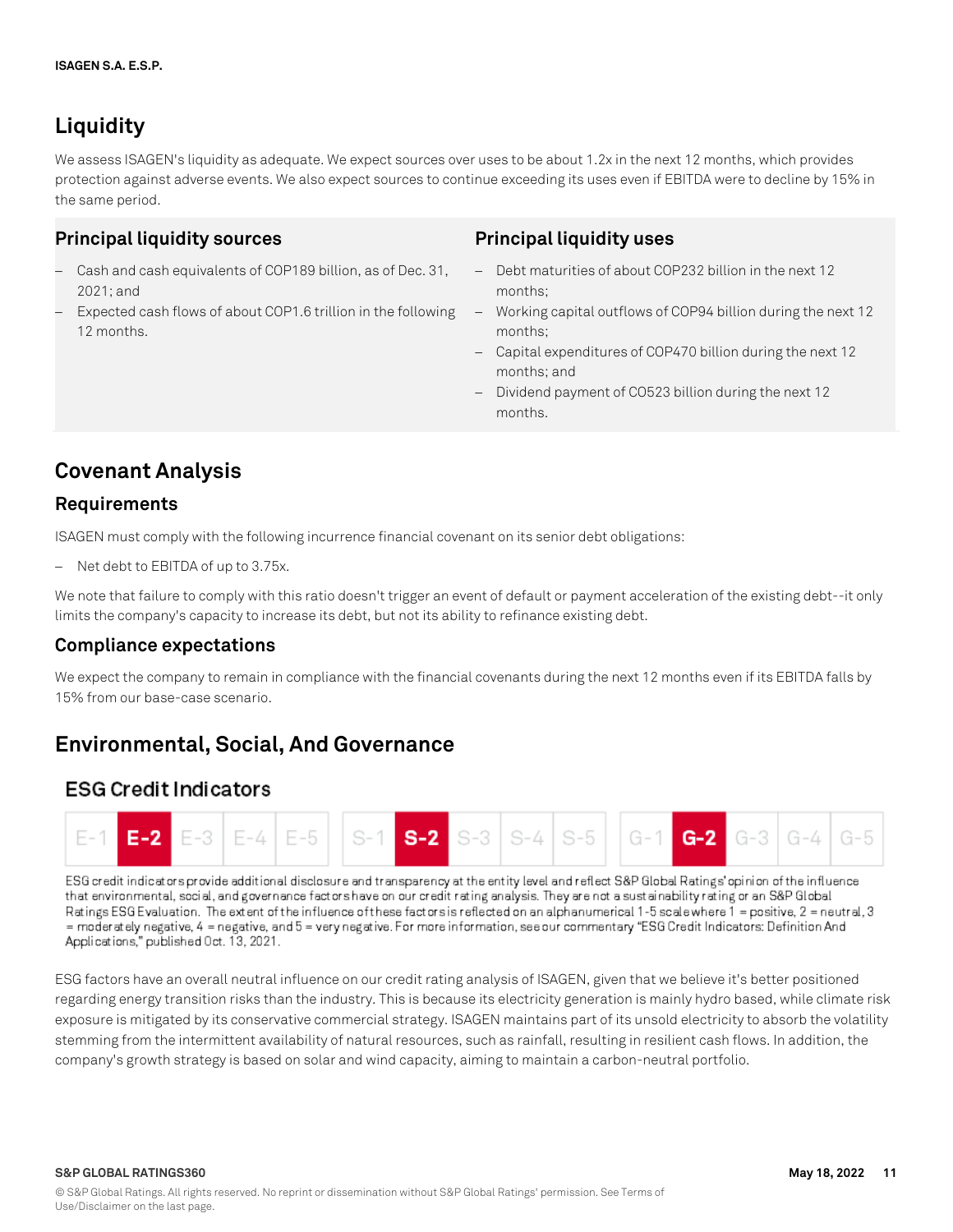## **Group Influence**

Brookfield Renewables controls ISAGEN, which represents about 30% of the parent's installed capacity and a significant portion of its EBITDA. Brookfield Renewables has demonstrated its willingness to support ISAGEN's operations through the intercompany loans since acquiring the company in 2016. In our view, ISAGEN would likely receive support from Brookfield Renewables if the subsidiary were to face financial difficulty, but in our view, this support wouldn't be provided in a scenario of a sovereign default in Colombia.

## **Rating Above The Sovereign**

ISAGEN's 'bbb-' SACP is above the 'BB+' foreign currency rating on Colombia. The company sells more than half its energy to distributors, which have their rates set by the regulator. Therefore, we believe ISAGEN's ability to receive payments--in case of regulatory interference in distributors' rates--could worsen. In addition, ISAGEN sells part of its output on the spot market, and we believe spot prices could plummet in a recession. Therefore, we limit our rating on ISAGEN by that on the sovereign.

### **Rating Component Scores**

| Foreign currency issuer credit rating | BB+/Stable/--            |
|---------------------------------------|--------------------------|
| Local currency issuer credit rating   | BB+/Stable/--            |
| <b>Business risk</b>                  | Satisfactory             |
| Country risk                          | Moderately High          |
| Industry risk                         | Moderately High          |
| Competitive position                  | Satisfactory             |
| <b>Financial risk</b>                 | Significant              |
| Cash flow/leverage                    | Significant              |
| Anchor                                | bbb-                     |
| Diversification/portfolio effect      | Neutral (no impact)      |
| Capital structure                     | Neutral (no impact)      |
| Financial policy                      | Neutral (no impact)      |
| Liquidity                             | Adequate (no impact)     |
| Management and governance             | Satisfactory (no impact) |
| Comparable rating analysis            | Neutral (no impact)      |
| Stand-alone credit profile            | bbb-                     |

## **Related Criteria**

- General Criteria: Group Rating Methodology, July 1, 2019
- Criteria | Corporates | General: Corporate Methodology: Ratios And Adjustments, April 1, 2019
- Criteria | Corporates | General: Reflecting Subordination Risk In Corporate Issue Ratings, March 28, 2018
- General Criteria: Methodology For Companies With Noncontrolling Equity Interests, Jan. 5, 2016
- Criteria | Corporates | Industrials: Methodology: Investment Holding Companies, Dec. 1, 2015
- General Criteria: Rating Government-Related Entities: Methodology And Assumptions, March 25, 2015
- Criteria | Corporates | General: Methodology And Assumptions: Liquidity Descriptors For Global Corporate Issuers, Dec. 16, 2014
- Criteria | Corporates | General: Corporate Methodology, Nov. 19, 2013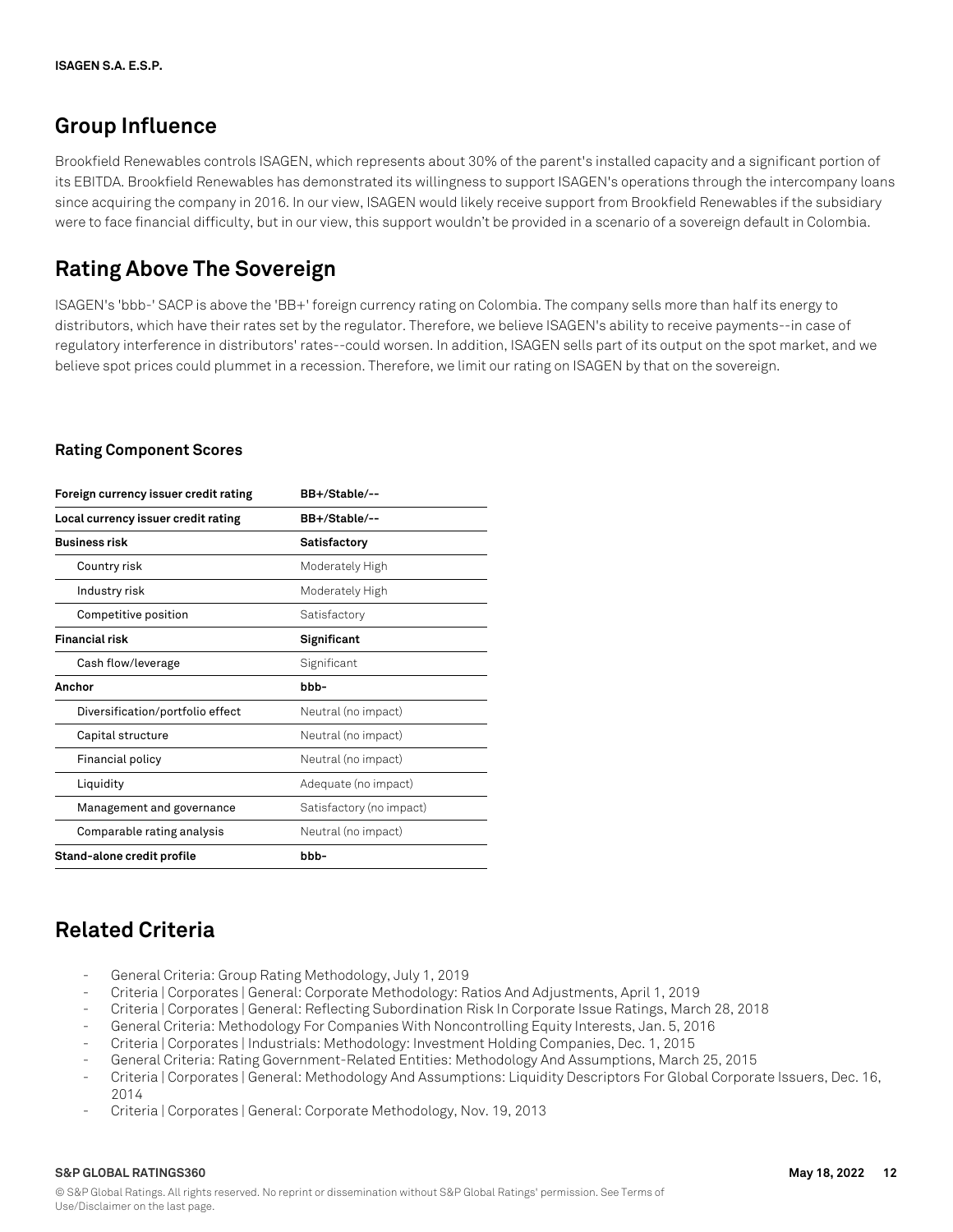- General Criteria: Country Risk Assessment Methodology And Assumptions, Nov. 19, 2013
- General Criteria: Ratings Above The Sovereign--Corporate And Government Ratings: Methodology And Assumptions, Nov. 19, 2013
- General Criteria: Methodology: Industry Risk, Nov. 19, 2013
- General Criteria: Methodology: Management And Governance Credit Factors For Corporate Entities, Nov. 13, 2012
- General Criteria: Principles Of Credit Ratings, Feb. 16, 2011
- General Criteria: Stand-Alone Credit Profiles: One Component Of A Rating, Oct. 1, 2010

### **Related Research**

#### **Ratings Detail (as of May 19, 2022)\***

| Isagen S.A. E.S.P.                   |                  |
|--------------------------------------|------------------|
| <b>Issuer Credit Rating</b>          | BB+/Stable/--    |
| <b>Issuer Credit Ratings History</b> |                  |
| 20-May-2021                          | BB+/Stable/--    |
| 27-Mar-2020                          | BBB-/Negative/-- |
| 11-Dec-2017                          | BBB-/Stable/--   |
| 16-Aug-2017                          | BBB/Negative/--  |

\*Unless otherwise noted, all ratings in this report are global scale ratings. S&P Global Ratings credit ratings on the global scale are comparable across countries. S&P Global Ratings credit ratings on a national scale are relative to obligors or obligations within that specific country. Issue and debt ratings could include debt guaranteed by another entity, and rated debt that an entity guarantees.